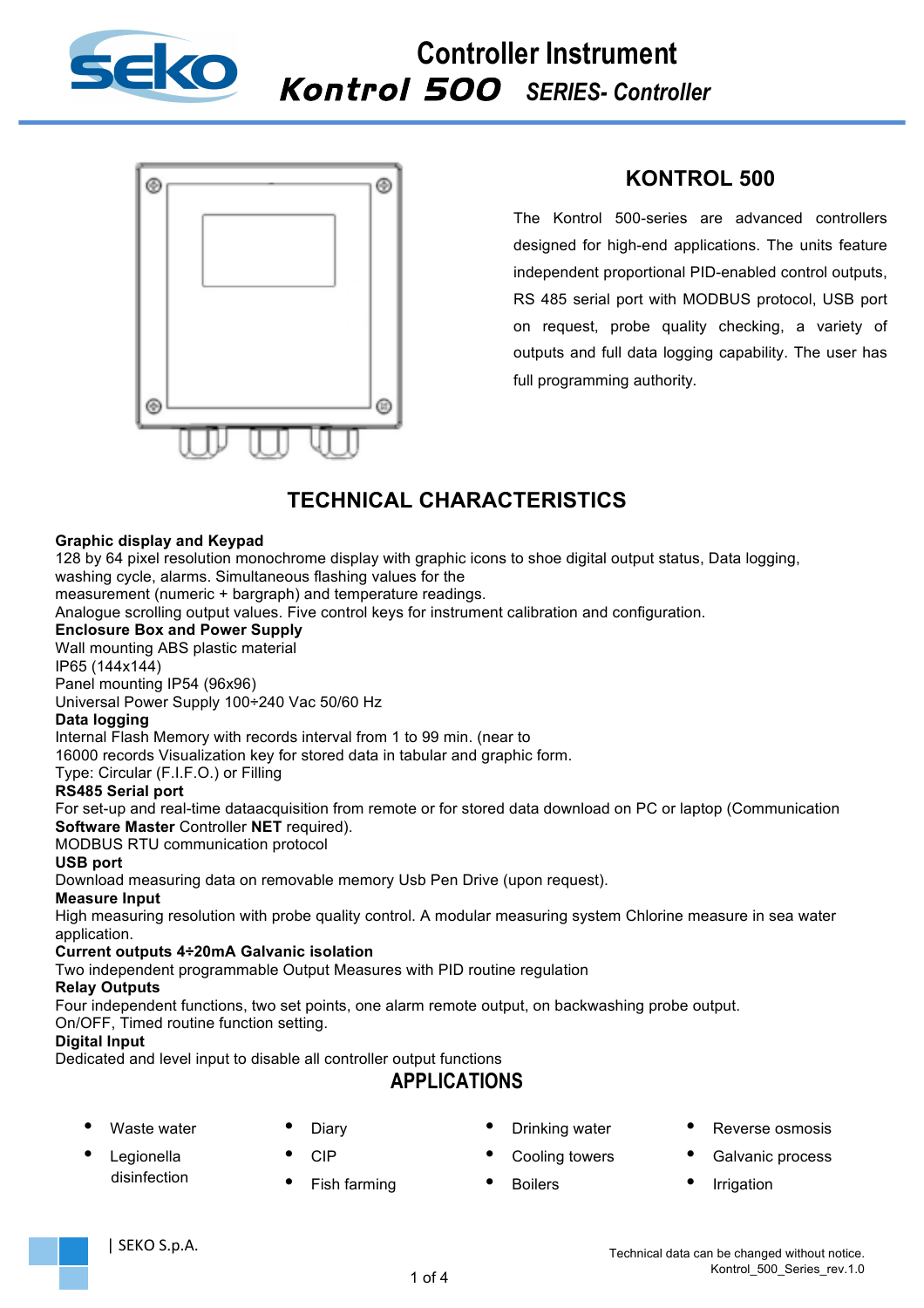

*Instruments*

## **PRODUCTS KEY**

| $\mathbf{1}$ |         | <b>PRODUCT TYPE</b> |                                |                          |                 |                                 |                  |  |                  |                    |                    |
|--------------|---------|---------------------|--------------------------------|--------------------------|-----------------|---------------------------------|------------------|--|------------------|--------------------|--------------------|
| Κ            | Kontrol |                     |                                |                          |                 |                                 |                  |  |                  |                    |                    |
|              | 2/3/4   |                     | <b>INSTRUMENT TYPE</b>         |                          |                 |                                 |                  |  |                  |                    |                    |
|              | 500     | Kontrol 500         |                                |                          |                 |                                 |                  |  |                  |                    |                    |
|              |         | 5/6                 | <b>MEASURE</b>                 |                          |                 |                                 |                  |  |                  |                    |                    |
|              |         | CD                  | Conductivity                   |                          |                 |                                 |                  |  |                  |                    |                    |
|              |         | OX                  | Dissolved oxygen               |                          |                 |                                 |                  |  |                  |                    |                    |
|              |         | <b>T1</b>           | Turbidity                      |                          |                 |                                 |                  |  |                  |                    |                    |
|              |         | T <sub>2</sub>      | <b>Turbidity SS</b>            |                          |                 |                                 |                  |  |                  |                    |                    |
|              |         | CL                  | <b>Potentiostatic Chlorine</b> |                          |                 |                                 |                  |  |                  |                    |                    |
|              |         | ID                  | Inductive conductivity         |                          |                 |                                 |                  |  |                  |                    |                    |
|              |         | <b>PR</b>           | pH/Orp and pH/Orp              |                          |                 |                                 |                  |  |                  |                    |                    |
|              |         |                     | $\overline{7}$                 |                          | <b>MOUNTING</b> |                                 |                  |  |                  |                    |                    |
|              |         |                     | P                              |                          | box type 96X96  |                                 |                  |  |                  |                    |                    |
|              |         |                     | W                              | box type 144X144 (IP65)  |                 |                                 |                  |  |                  |                    |                    |
|              |         |                     |                                | <b>POWER SUPPLY</b><br>8 |                 |                                 |                  |  |                  |                    |                    |
|              |         |                     |                                | A                        | 230 Vac         |                                 |                  |  |                  |                    |                    |
|              |         |                     |                                | В                        |                 | 24 Vac                          |                  |  |                  |                    |                    |
|              |         |                     |                                | $\mathbf c$<br>M         |                 | 115 Vac<br>Switching 80÷265 Vac |                  |  |                  |                    |                    |
|              |         |                     |                                |                          |                 | <b>FREE/CUSTOM</b><br>9         |                  |  |                  |                    |                    |
|              |         |                     |                                |                          |                 |                                 | 10               |  |                  | <b>FREE/CUSTOM</b> |                    |
|              |         |                     |                                |                          |                 |                                 |                  |  |                  |                    |                    |
|              |         |                     |                                |                          |                 |                                 |                  |  | 11               | <b>FREE/CUSTOM</b> |                    |
|              |         |                     |                                |                          |                 |                                 |                  |  |                  | 12                 | <b>FREE/CUSTOM</b> |
|              |         |                     |                                |                          |                 |                                 |                  |  |                  |                    |                    |
|              |         |                     |                                |                          |                 |                                 |                  |  |                  |                    |                    |
| K            | 500     | CD                  | W                              | A                        | $\mathbf 0$     |                                 | $\boldsymbol{0}$ |  | $\boldsymbol{0}$ | $\boldsymbol{0}$   |                    |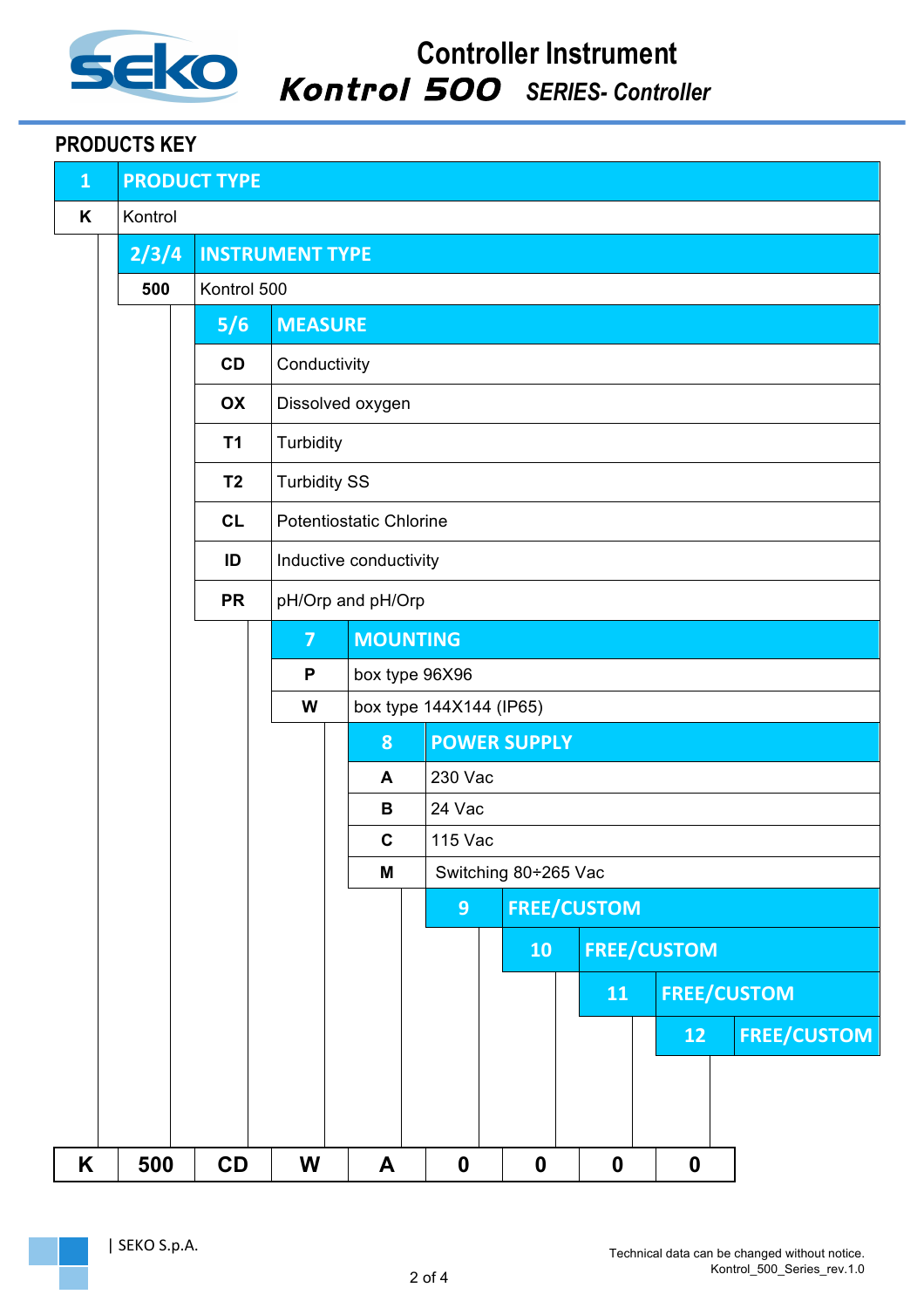

### **Controller Instrument** Kontrol 500 *SERIES- Controller*

*Instruments*

# **PRODUCT LINE**

|               | pH/ORP    | conducti<br>vity | Ind.<br>conducti<br>vity | <b>Dissolve</b><br>d oxygen | <b>Chlorine</b><br>potentiost<br>atic cell | Turbidity | <b>SS</b><br>turbidity | <b>H2O2</b> | <b>C2H4O3</b> | <b>O3</b> |
|---------------|-----------|------------------|--------------------------|-----------------------------|--------------------------------------------|-----------|------------------------|-------------|---------------|-----------|
| <b>K500PR</b> | $\bullet$ |                  |                          |                             |                                            |           |                        |             |               |           |
| <b>K500CD</b> |           | $\bullet$        |                          |                             |                                            |           |                        |             |               |           |
| <b>K500ID</b> |           |                  | $\bullet$                |                             |                                            |           |                        |             |               |           |
| <b>K500OX</b> |           |                  |                          | $\bullet$                   |                                            |           |                        |             |               |           |
| <b>K500CL</b> |           |                  |                          |                             | $\bullet$                                  |           |                        | $\bullet$   | $\bullet$     |           |
| <b>K500T1</b> |           |                  |                          |                             |                                            | $\bullet$ |                        |             |               |           |
| <b>K500T2</b> |           |                  |                          |                             |                                            |           |                        |             |               |           |

# **MEASURE RANGE**

| рH                            | $0+14.00$                                   |
|-------------------------------|---------------------------------------------|
| <b>ORP</b>                    | ±1500mV                                     |
| conductivity                  | 0÷20/200/2000/20000/200000µS                |
| <b>Inductive conductivity</b> | 0+10.000/10.000/100.000/999.999µS           |
| <b>Dissolved oxygen</b>       | 0÷20,0 ppm or mg/l 0÷200% SAT               |
| <b>Chlorine</b>               | 0+0,50/1,00/2,00/5,00/10,0/20,0/200,0ppm    |
| <b>Turbidity</b>              | 0,00÷1,00/10,0/100NTU/FTU                   |
| suspended solid turbidity     | 0,0÷4,00/40,0/400/4.000 NTU/FTU - 0÷30 gr/l |
| Hydrogen peroxide (H2O2)      | 0÷500/1000/2000/10.000/100.000 ppm          |
| Peracetic Acid (C2H4O3)       | 0÷500/2000/10.000/20.000 ppm                |
| Ozone (O <sub>3</sub> )       | $0+0,5/2,00/5,00/10,00$ ppm                 |
| temperature compensation      | with PT100/PT/1000 0÷100 (32÷212 °F)        |